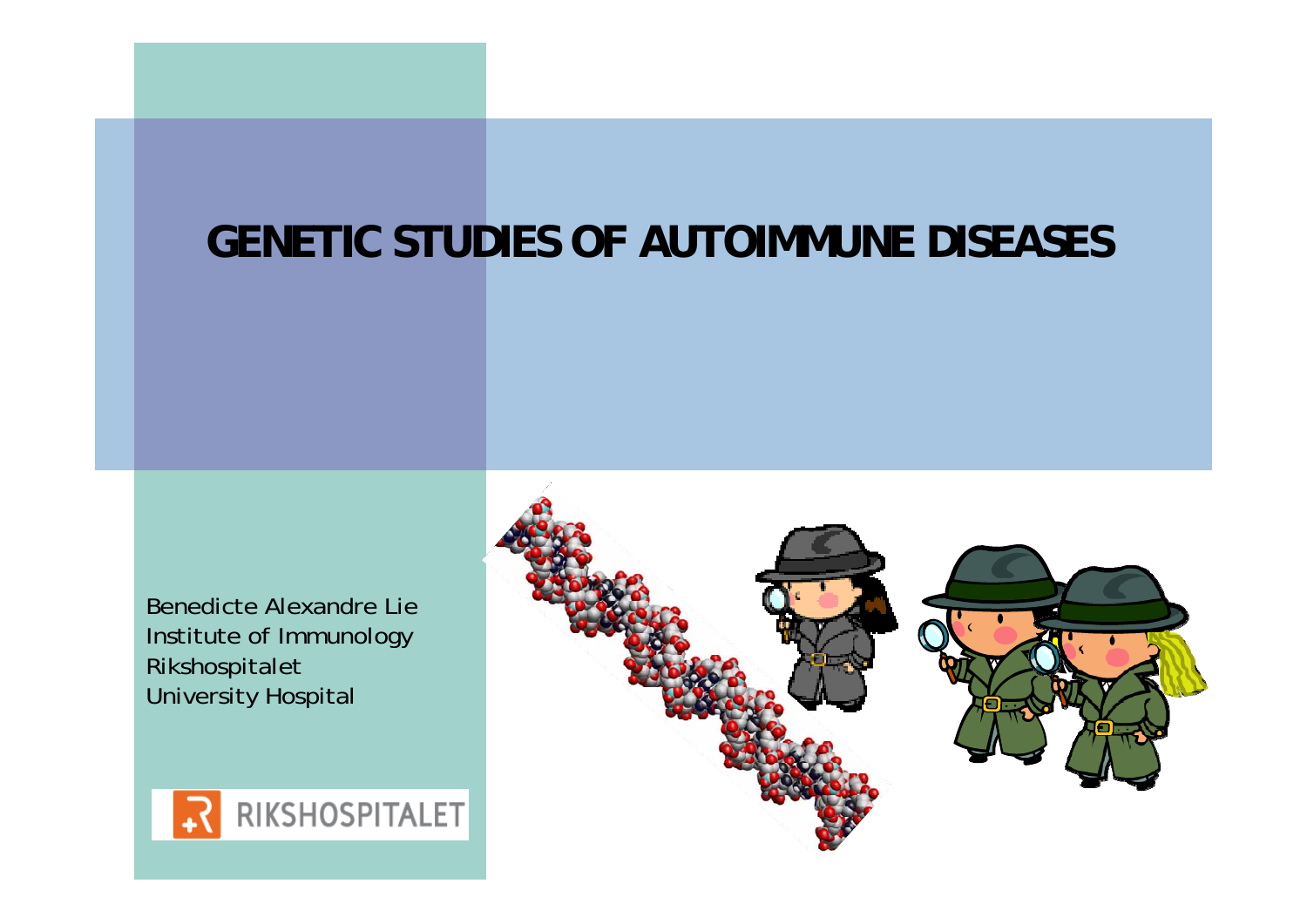### Autoimmune diseases

- Affects approximately 5 % of the population
- Results from an immune response against self tissue and organs
- Affects different organs; rheumatoid arthritis (joints), type 1 diabetes (pancreas), primary sclerosing cholangitis (liver)
- Mainly complex diseases with several underlying genetic and environmental risk factors
- Genetic heterogeneity multiple combinations of risk alleles could cause the same disease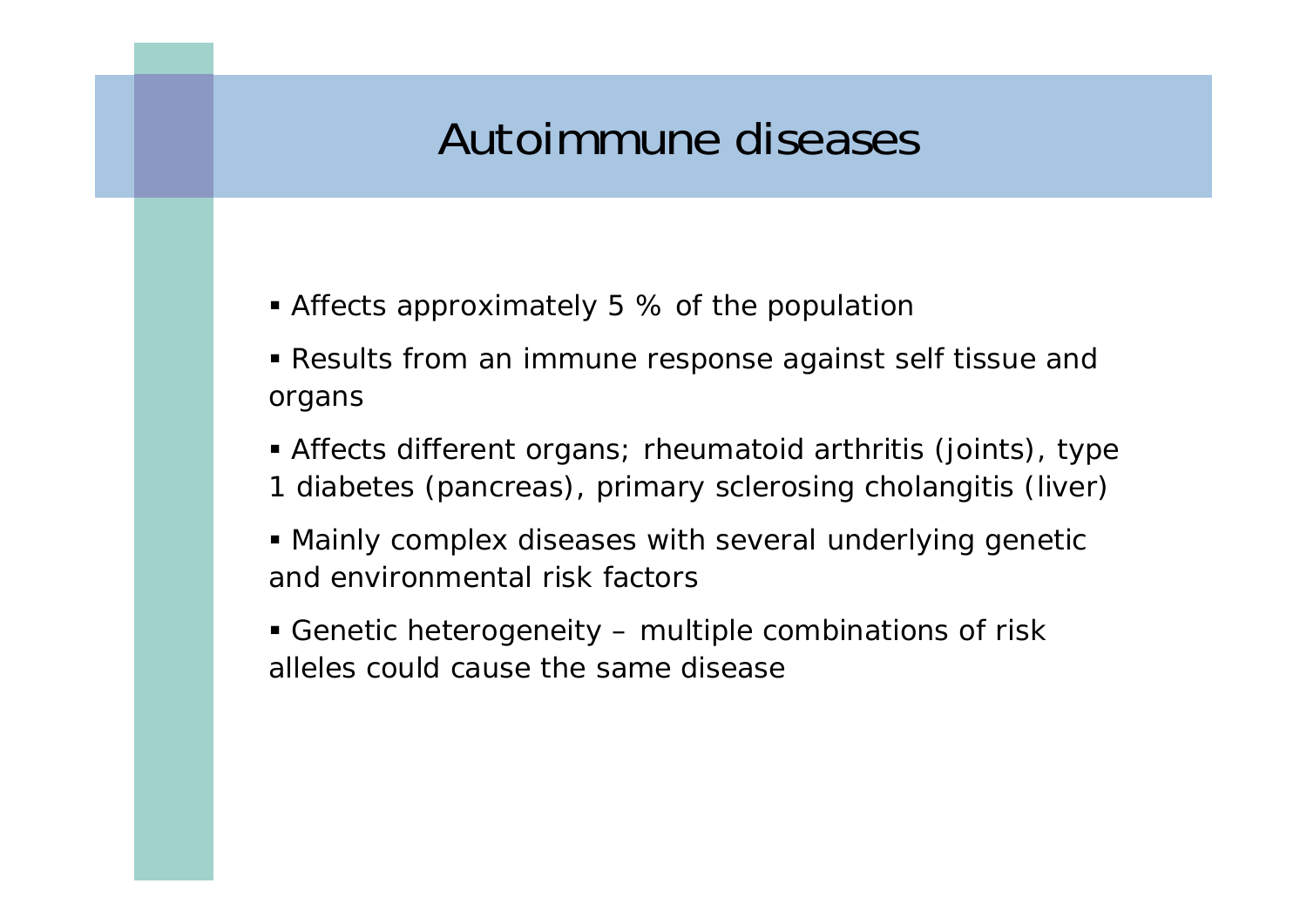## Shared genetic risk factors

- Several identified genetic risk factors are shared by several autoimmune diseases
- The common autoimmune risk factors are often genes of an immunological nature.
- Autoimmune diseases tend to accumulate in some families
- **Different autoimmune diseases** affect the same individual more often than expected
- Overlap between chromosomal regions showing linkage or association with different autoimmune diseases

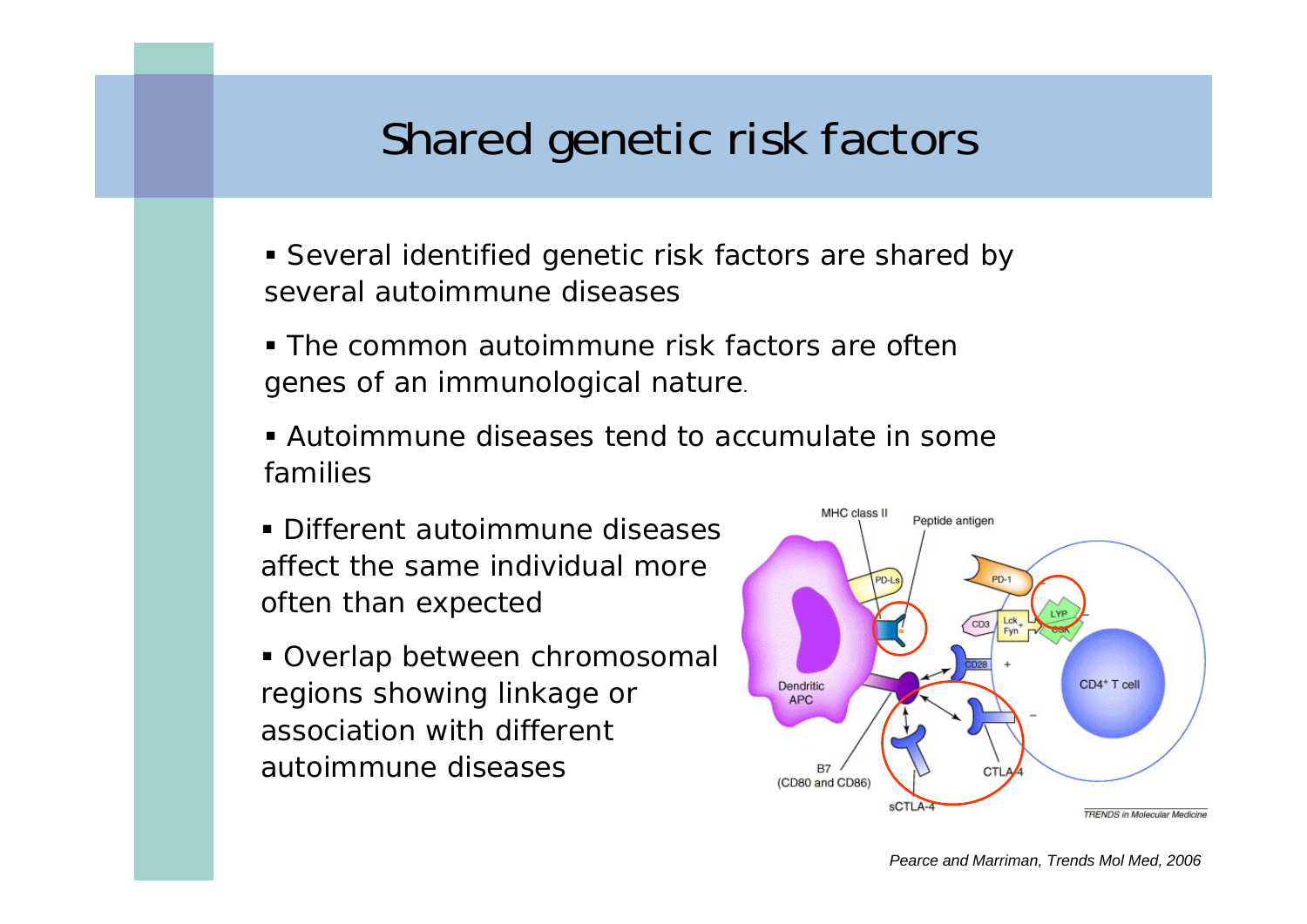#### Diseases and networks

- **Type 1 diabetes** [Dag Undlien, Kjersti Skjold Rønningen, Knut Dahl-Jørgensen, Geir Joner]
- **Rheumatoid arthritis** [Tore Kvien, Øystein Førre, Knut Helgetveit]
- Primary sclerosing cholangitis [Tom Karlsen, Kirsten Boberg, Erik Schrumpf]
- Multiple sclerosis [Hanne Harbo, Elisabeth Celius]
- **Myastenia gravis [Chantal Tallaksen, Hanne Harbo]**
- Juvenile idiopathic arthritis [Berit Flatø, Anne Marit Selvaag, Øystein Førre]
- **Inflammatory bowel disease [Morten Vatn]**
- Celiac disease [Silja Amundsen, Ludvig Sollid]
- **Systemic lupus erythematosis [Vibke Lilleby, Inge Margrete Gilboe,** Øystein Førre]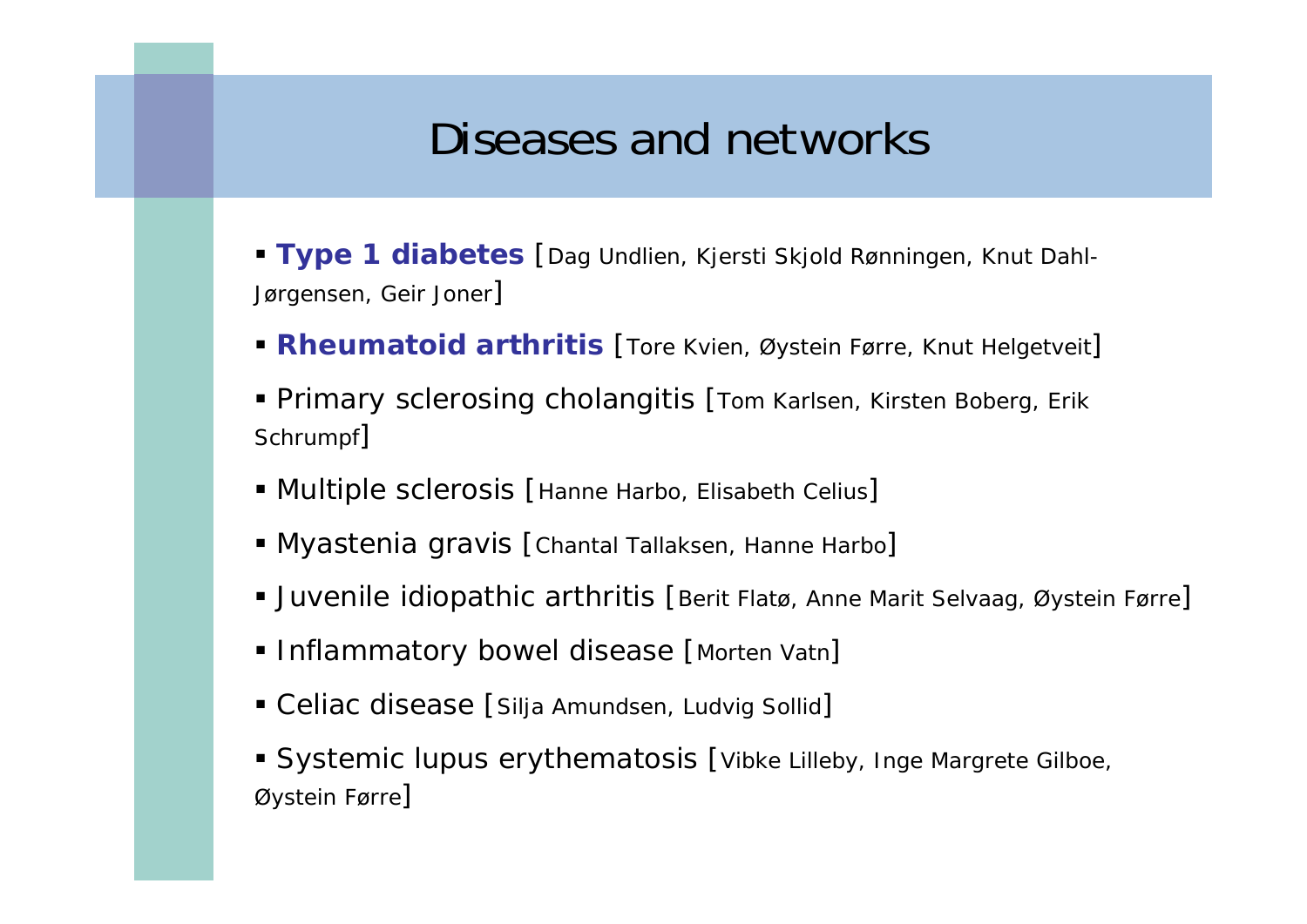#### Immunogenetics environment at IMMI

#### **Immunogenetics group** Anne Blomhoff **Morten C. Eike**Siri T. Flåm Linda Haugse Johannes Hov Tom H. Karlsen Åslaug R. Lorentzen Angelina Maniaol Espen Melum Inger-Lise Mero Gry B. N. Nordang Hege D. Sollid Erik Thorsby **Marte K. Viken**Benedicte A. Lie





#### **International collaborators**

T1D genetic consortium Marita OlssonTim BeckerKeith Humphreys Anne Cambon-Thomsen Flemming Pociot Jørn Nerup Ingrid Kockum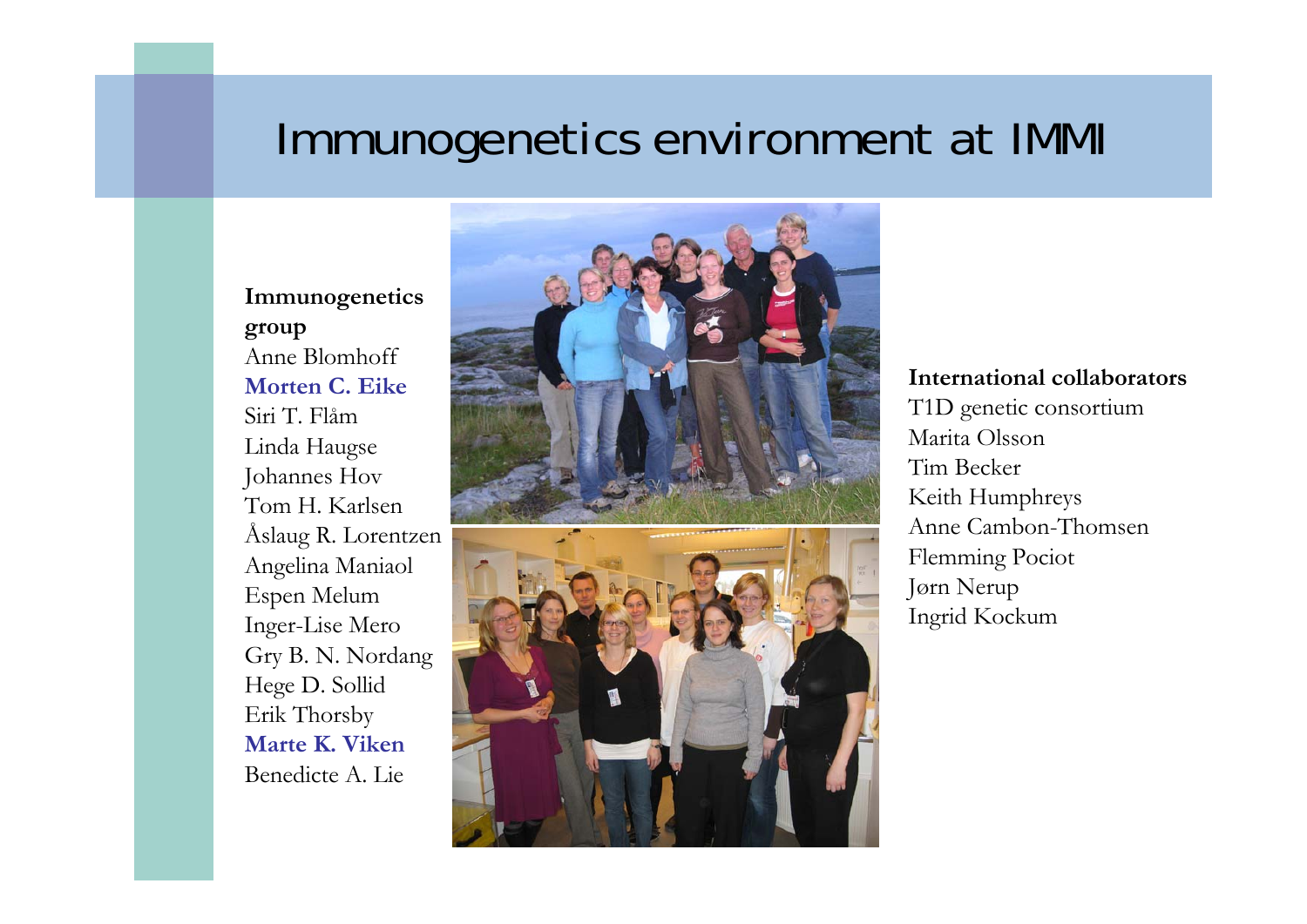## PTPN22 1858T is associated with a number of autoimmune diseases



**I** Identified as a risk factor for type 1 diabetes when studied as a candidate SNP based on function

*Bottini et al, Nat Genet, 2004*

 Simulaneously identified as a risk factor for rheumatoid arthrits through a screen

*Begovich et al, Am J Hum Genet, 2004*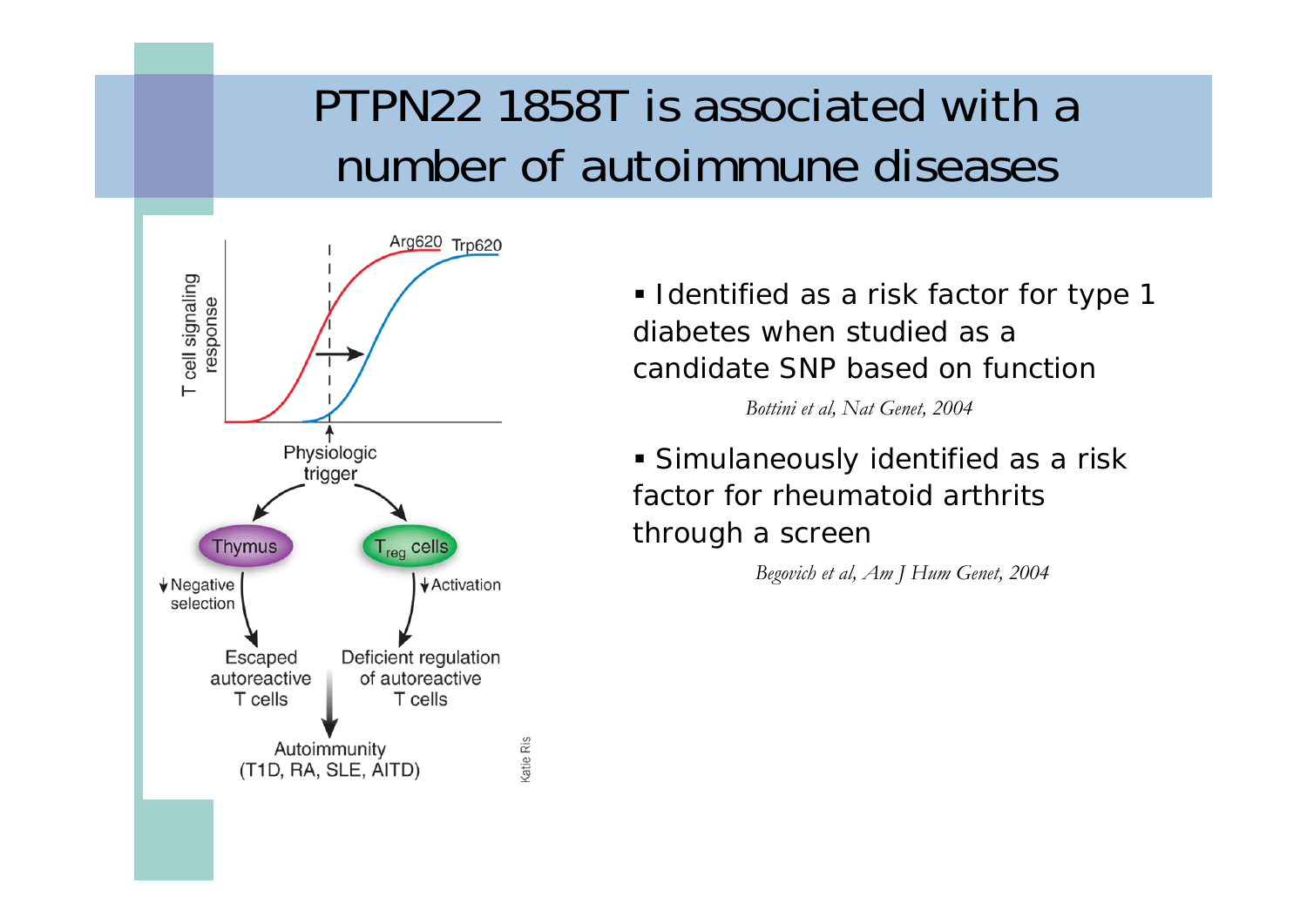# PTPN22 1858T is associated with a number of autoimmune diseases

|                                                                                                                                                                                          | Celiac<br>Disease                                                 | Primary<br>sclerosing<br>cholangitis                                | Systemic<br>lupus<br>erythematosus                      | Controls                 |
|------------------------------------------------------------------------------------------------------------------------------------------------------------------------------------------|-------------------------------------------------------------------|---------------------------------------------------------------------|---------------------------------------------------------|--------------------------|
|                                                                                                                                                                                          | $(N = 316)$                                                       | $(N = 219)$                                                         | $(N = 162)$                                             | $(N = 555)$              |
| Carriers of T-allele, $\%$ $(n)$<br>Non-T-allele, $\%$ $(n)$<br>Odds ratio T-carriers vs non-T-carriers<br>95% confidence interval for the OR<br>Fisher's exact test, two-tailed P-value | 26.9(85)<br>73.1 (231)<br>1.35<br>$0.97 - 1.88$<br>$ 0.08\rangle$ | 20.6(45)<br>79.4 (173)<br>0.95<br>$0.64 - 1.43$<br>$\overline{0.8}$ | 20.4 (33)<br>79.6 (129)<br>0.94<br>$0.59 - 1.47$<br>0.8 | 21.4 (119)<br>78.6 (436) |

*Viken et al, Genes Immunol, 2005*

| <b>Diseases associated</b>    | <b>Not associated</b>         |
|-------------------------------|-------------------------------|
| Type 1 diabetes               | Inflammatory bowel disease    |
| Rheumatoid arthritis          | Psoriasis                     |
| Systemic lupus erythematosis  | Multiple sclerosis            |
| Juvenile idiopathic arthritis | Celiac disease                |
| Grave's disease               | Primary sclerosis cholangitis |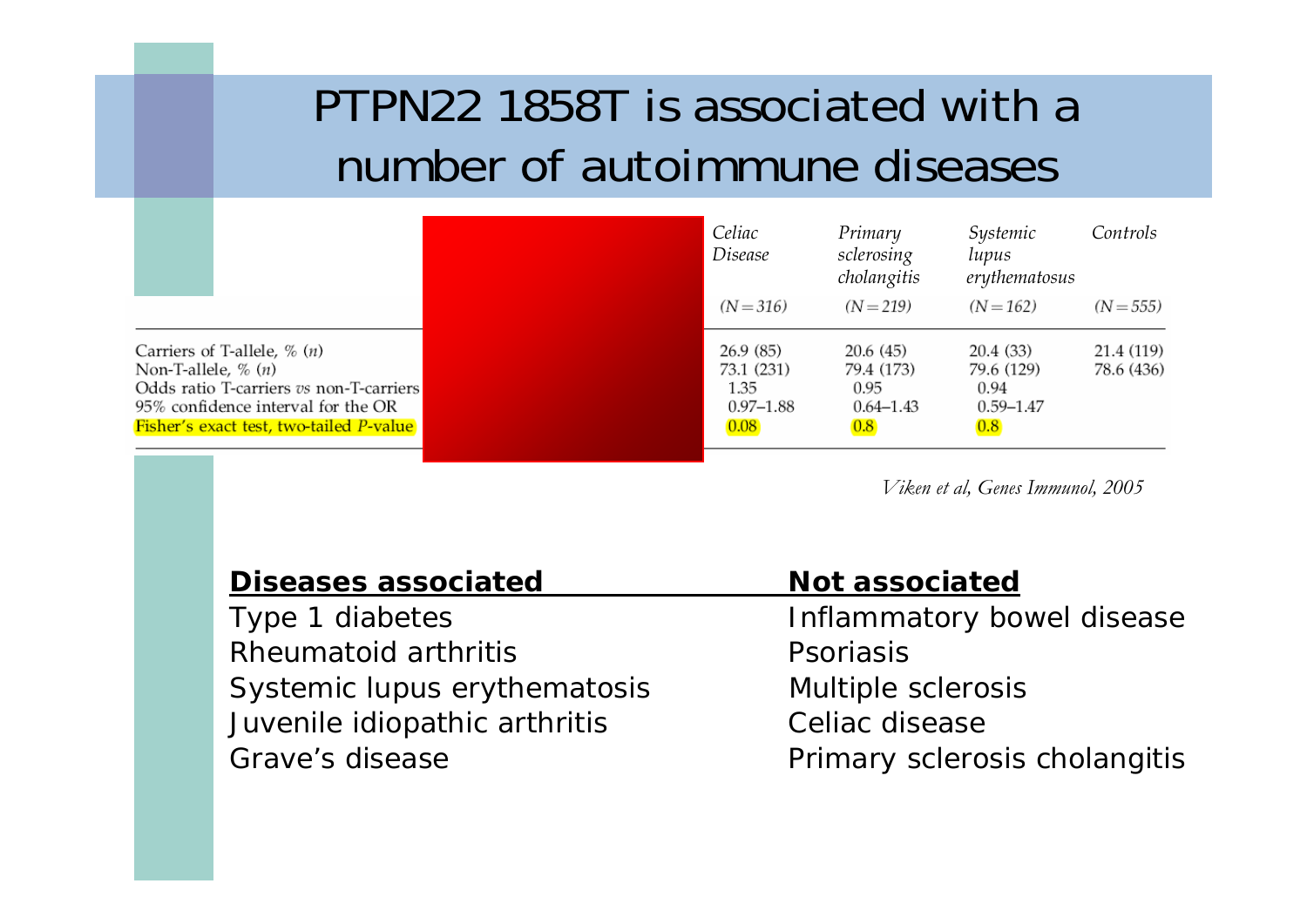## PTPN22 1858T population differences



*Gregersen et al, Semin Immunol, 2006*

Asia  $< 1\%$ 

 $\rightarrow$  Is PTPN22 only a predisposing gene for autoimmune diseases in some populations?

 $\rightarrow$  Is the 1858T allele the causal and the only risk variant?



#### Other proposed variants: rs1310182 and rs3789604 in RA

*Carlton et al, Am J Hum Genet, 2005*

rs2488457 (-1123G>C) in T1D in Asia

*Kawasaki et al, Am J Med Genet, 2006*

K750N (rare variant) in T1D *Onengut-Gumuscu et al, Diabetes, 2006*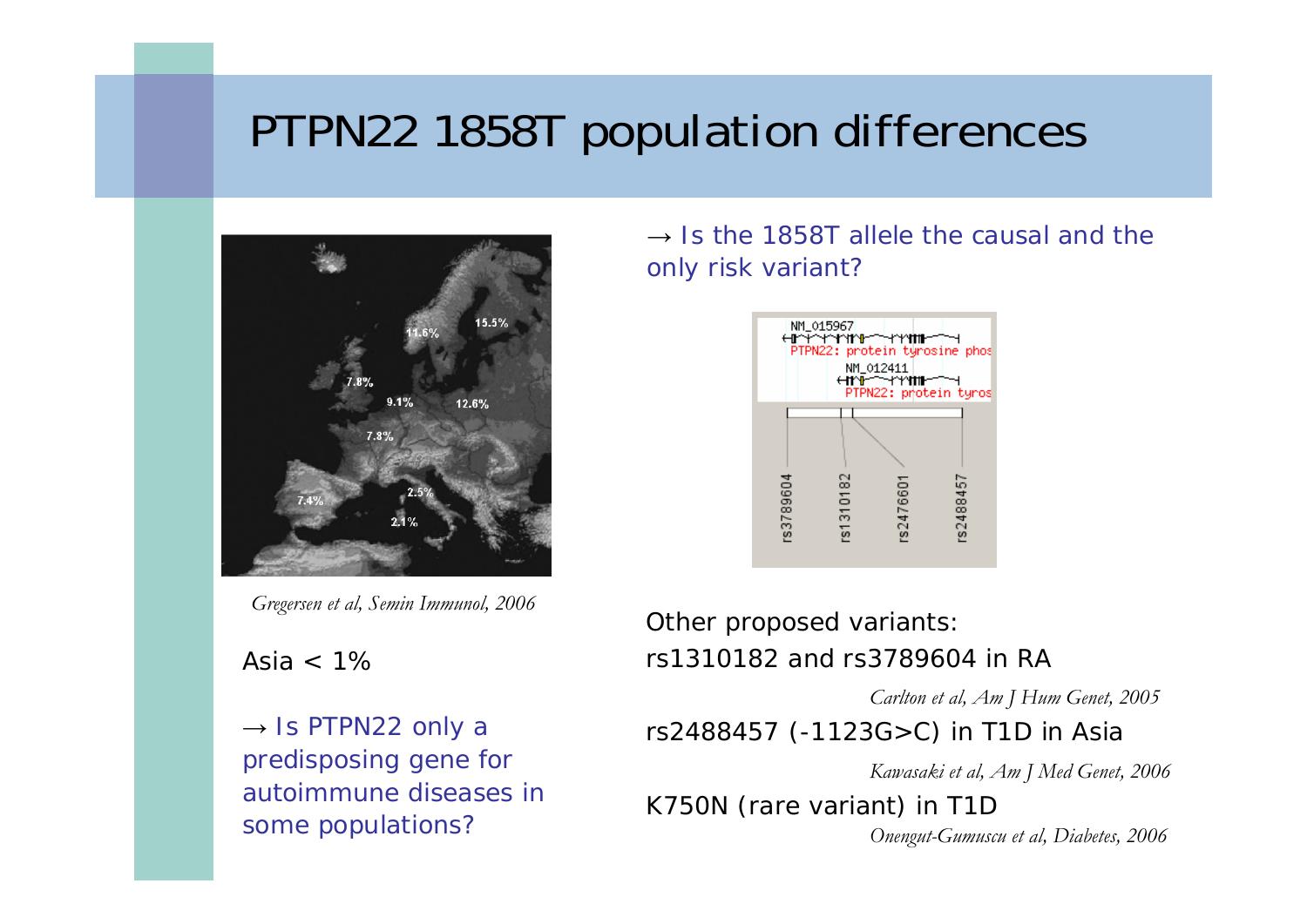# -1123C cannot be distinguished from 1858T in a Norwegian RA data set

The -1123C allele shows an association of similar magnitude as the 1858T allele



Either -1123C or 1858T can explain the association observed

*Viken et al, Tissue Antigens, 2007*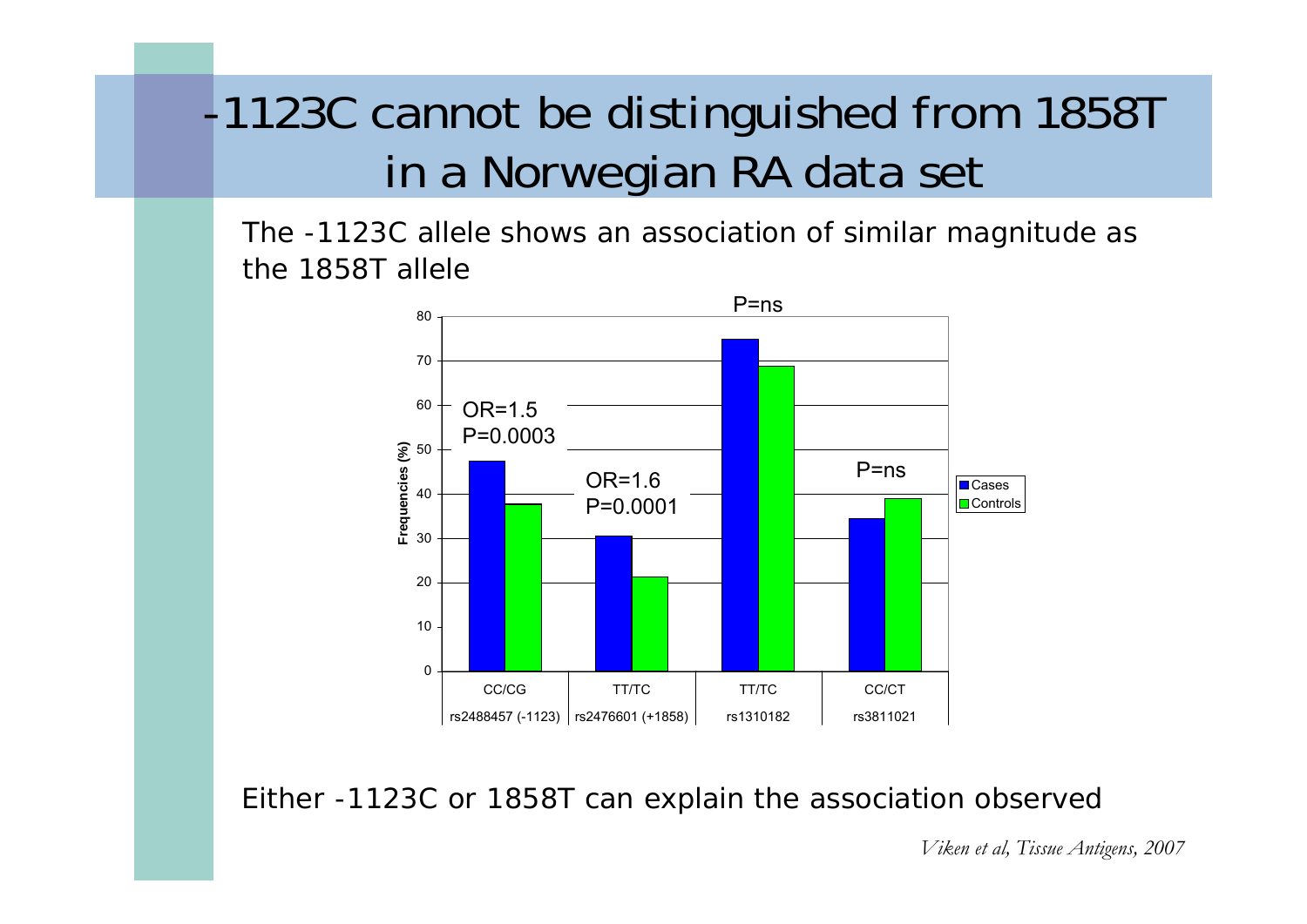# PTPN22 1858T is associated with increased joint destruction in RA patients

All patients  $(P=0.01)$  SE + patients  $(P=0.02)$ 



The radiographic progression was somewhat higher among patients carrying the PTPN22 1858T risk variant and this difference increased over time

*Lie et al, Ann Rheum Dis, 2007*

No association between joint destruction and the -1123C allele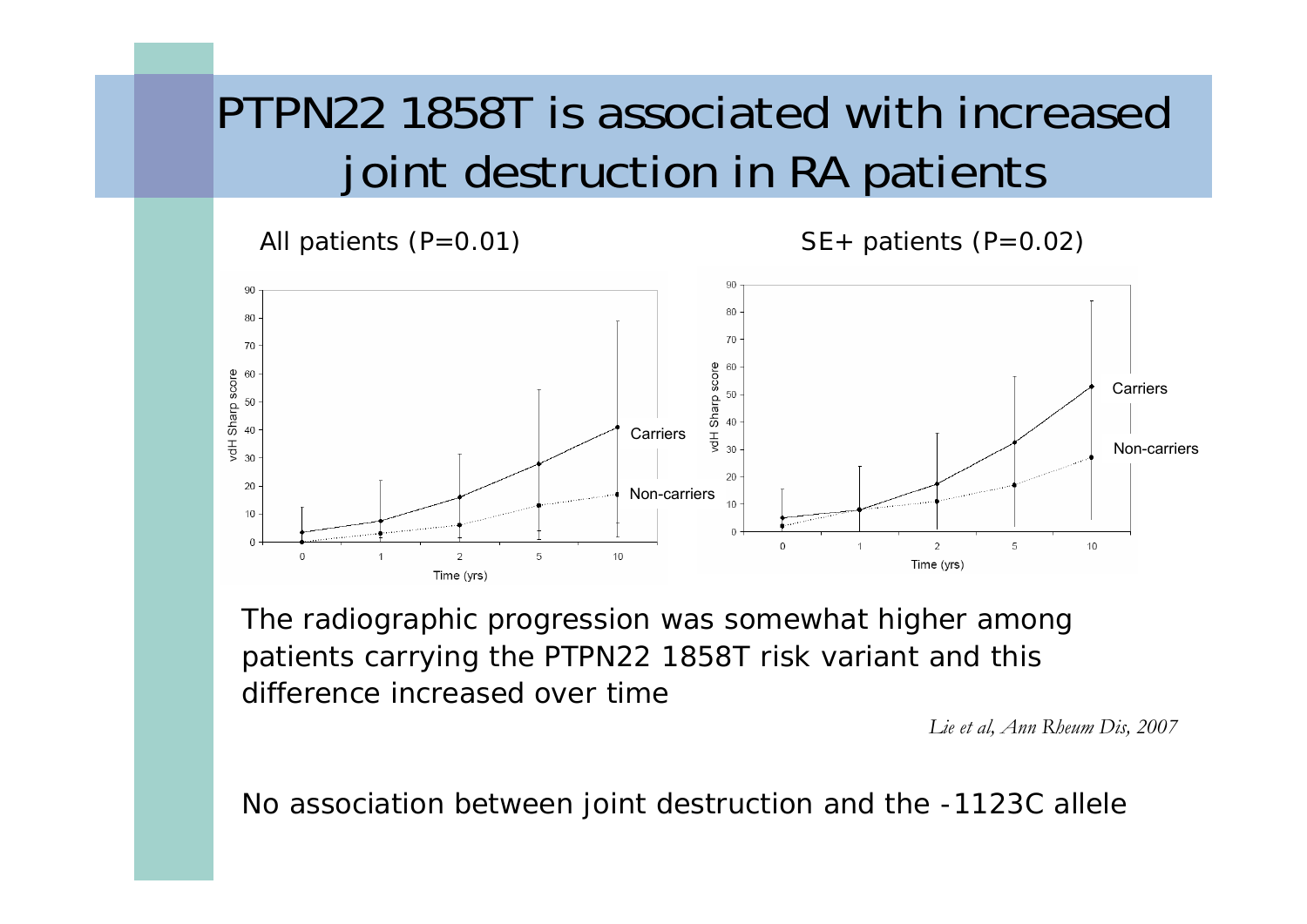## Wellcome Trust Case Control Consortium

 The Wellcome Trust Case Control Consortium (WTCCC) is a collaboration of 24 human geneticists in the UK to identify genetic risk variants for 13 condition (http://www.wtccc.org.uk/).

 GWAS in 2000 type 1 diabetes, 2000 rheumatoid arthritis, 2000 type 2 diabetes and 3000 controls

Affymetrix 500K



*WTCCC, Nature, 2007*

The Wellcome Trust Case Control Consortium\*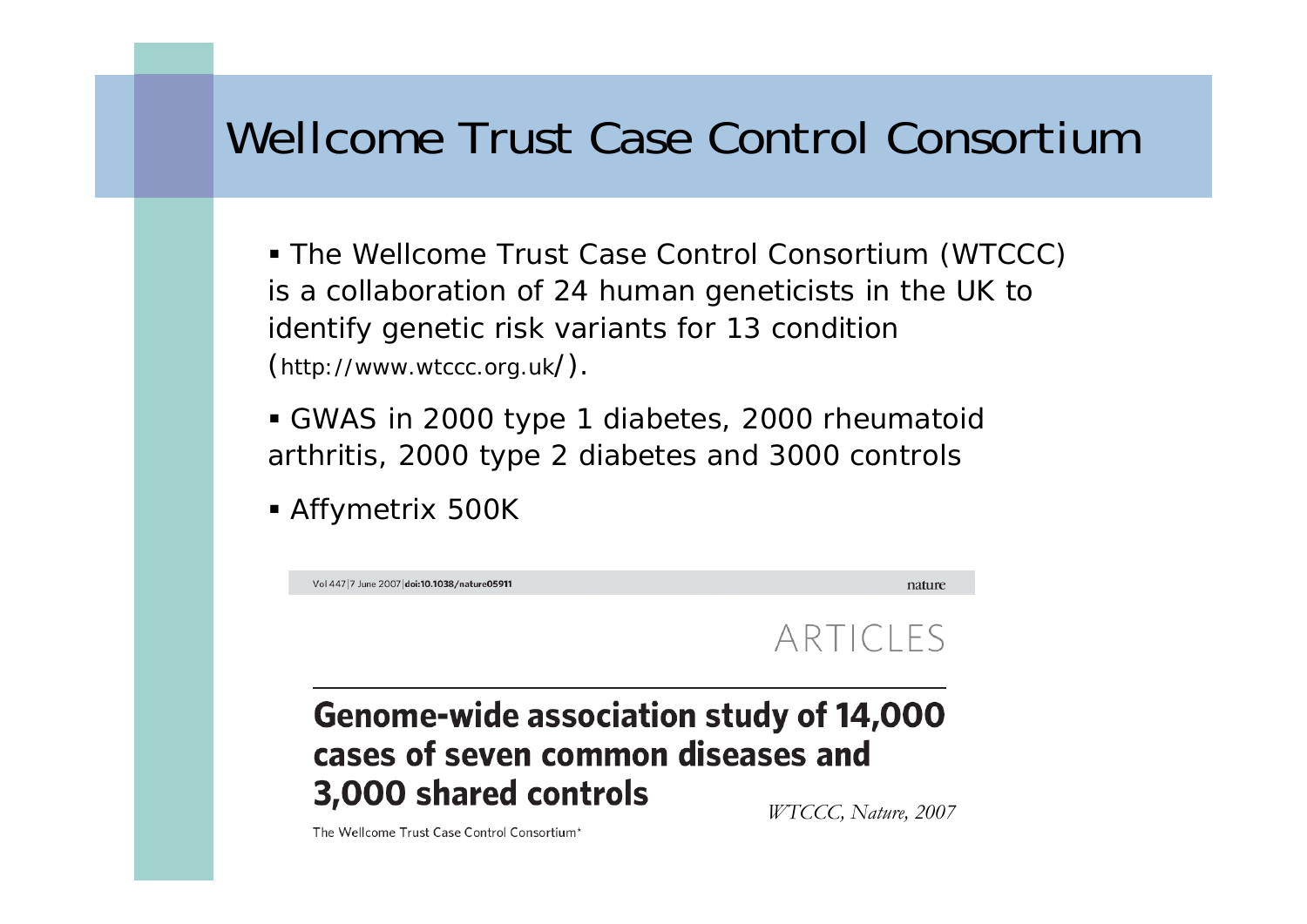## Risk factors in common



- Five regions overlap between type 1 diabetes and rheumatoid arthritis (two previously known)
- No detected overlap between type 1 diabetes and type 2 diabetes

*WTCCC, Nature, 2007*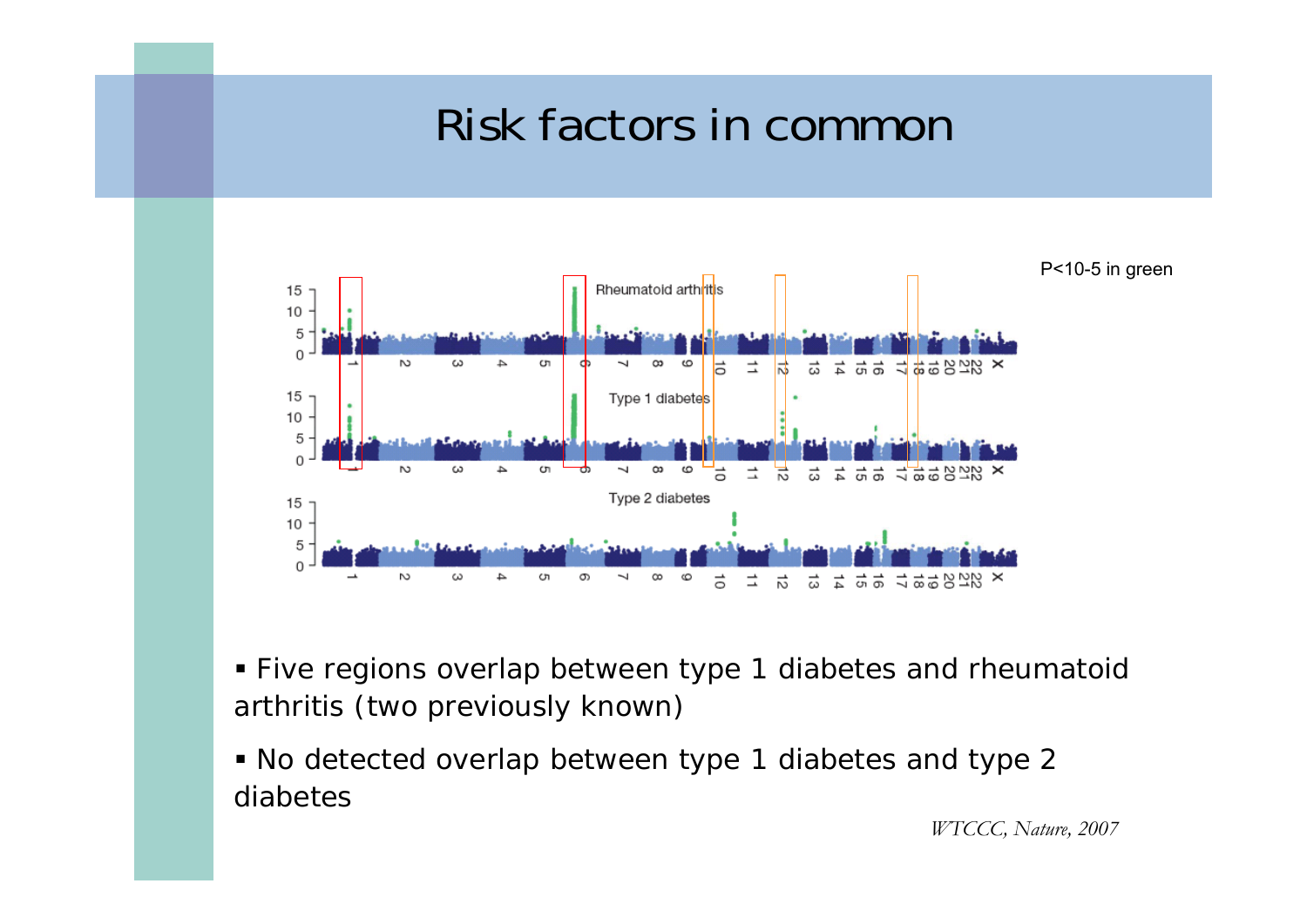## False negatives and positives

- Detected 13 of 15 variants with strong prior evidence of association
- Two lost due to poor tagging and failure of essential SNP
- Unability to detect association (P<5 x 10<sup>-7</sup>) does not exclude any given gene (rare variants, low effect size)

*WTCCC, Nature, 2007*

- 4000 patients 5000 controls and 2997 trio families
- Attempted to validate six novel regions with  $P<5$  x 10<sup>-7</sup>, and four was confirmed  $(P<1.35 \times 10^{-9})$
- Six other top findings (P<1.64 x 10<sup>-5</sup>) was tested, but not convincingly confirmed  $(3 \times P - 10^{-3} \text{ or } 10^{-4})$  or false positives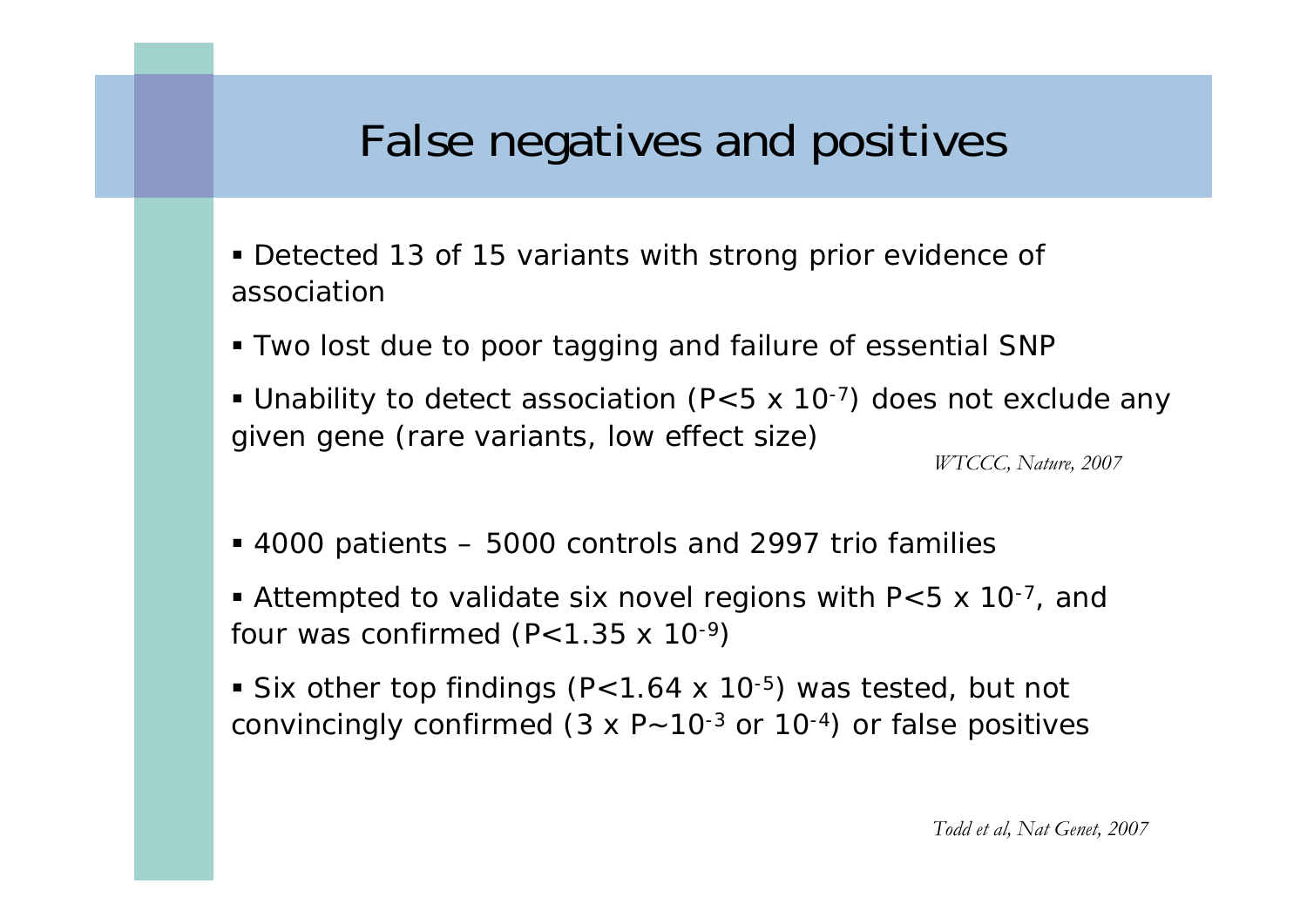## Susceptibility alleles in type 1 diabetes



*Todd et al, Nat Genet, 2007*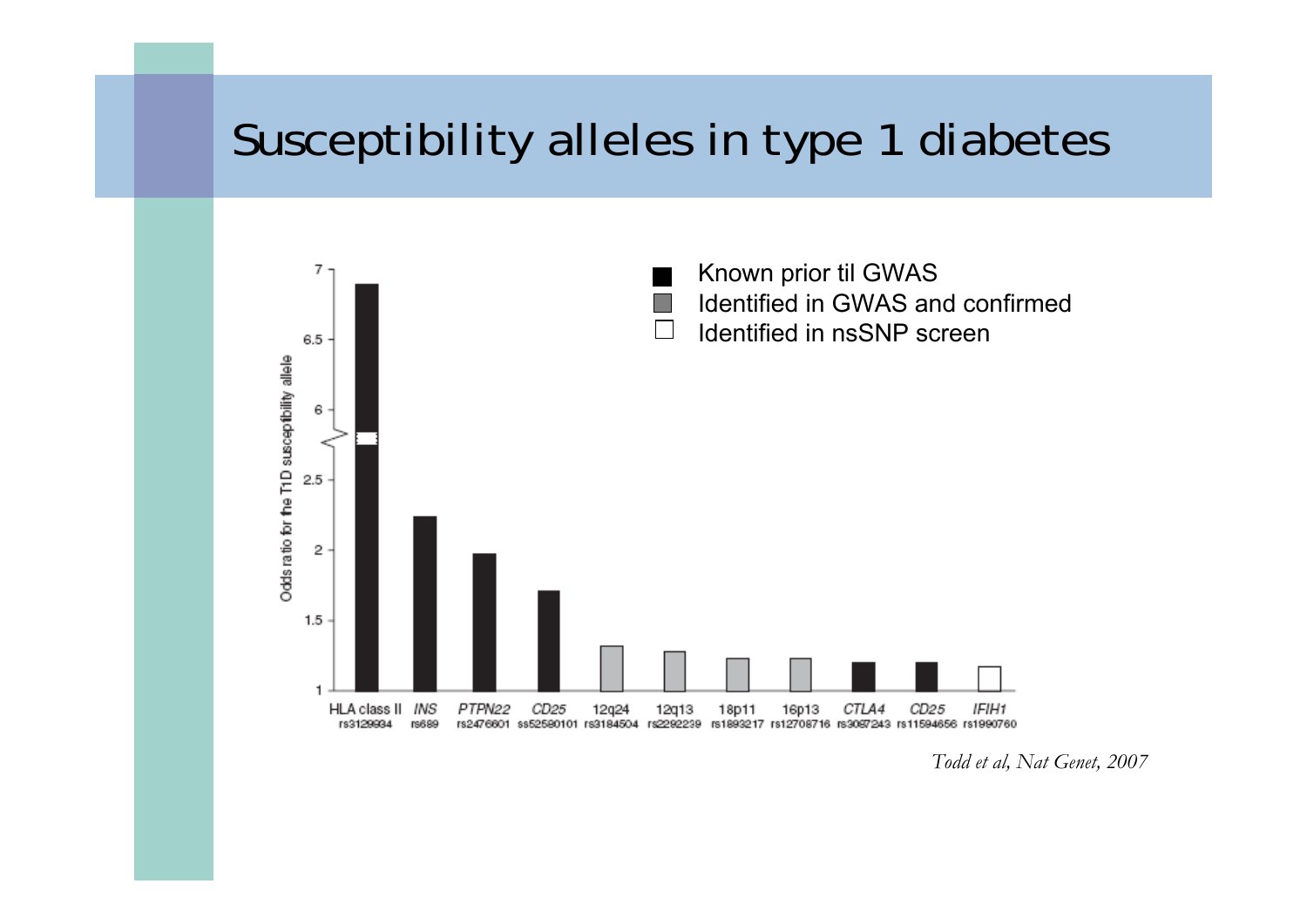#### MHC is the main genetic determinant

- Linkage scans in 1435 multiplex families
- Ten regions showed evidence of linkage (nominal P<0.01), including MHC (nominal P<2x10-52)
- Only MHC reached genome-wide significance
- About 40% of the familial aggregation of type 1 diabetes can be attributed to variants in the MHC



*Concannon et al, Diabetes, 2005*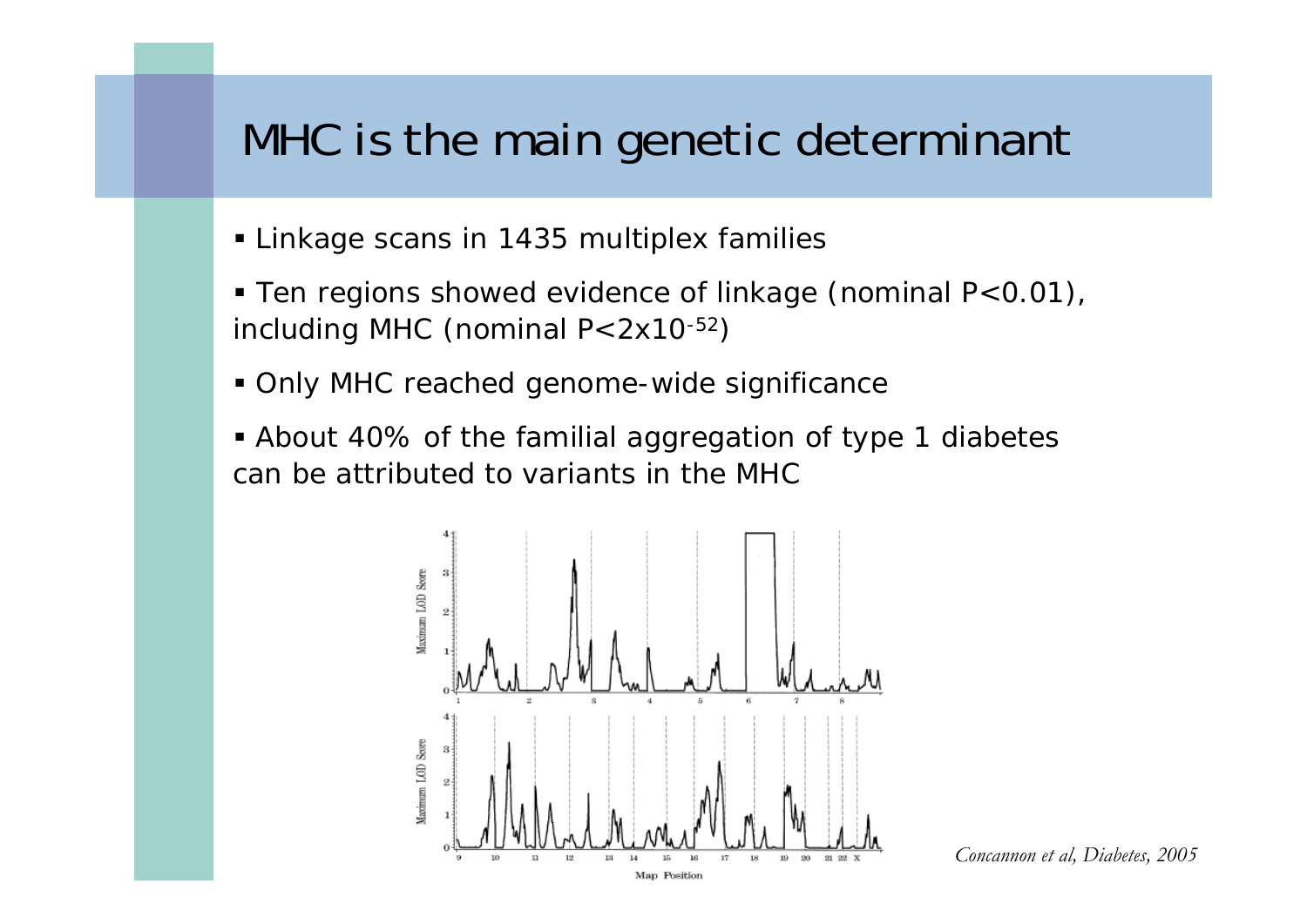## Type 1 diabetes genetic consortium

- **International effort to identify genes that affect the risk of** type 1 diabetes
- Cross-sectional collection of genetic material and phenotypic data from 2400 affected sib-pair families (~10000 individuals)
- Create a repository of DNA, biological samples and data for use by scientific community



**Type 1 Diabetes Genetics Consortium (T1DGC)** 

www.t1dgc.org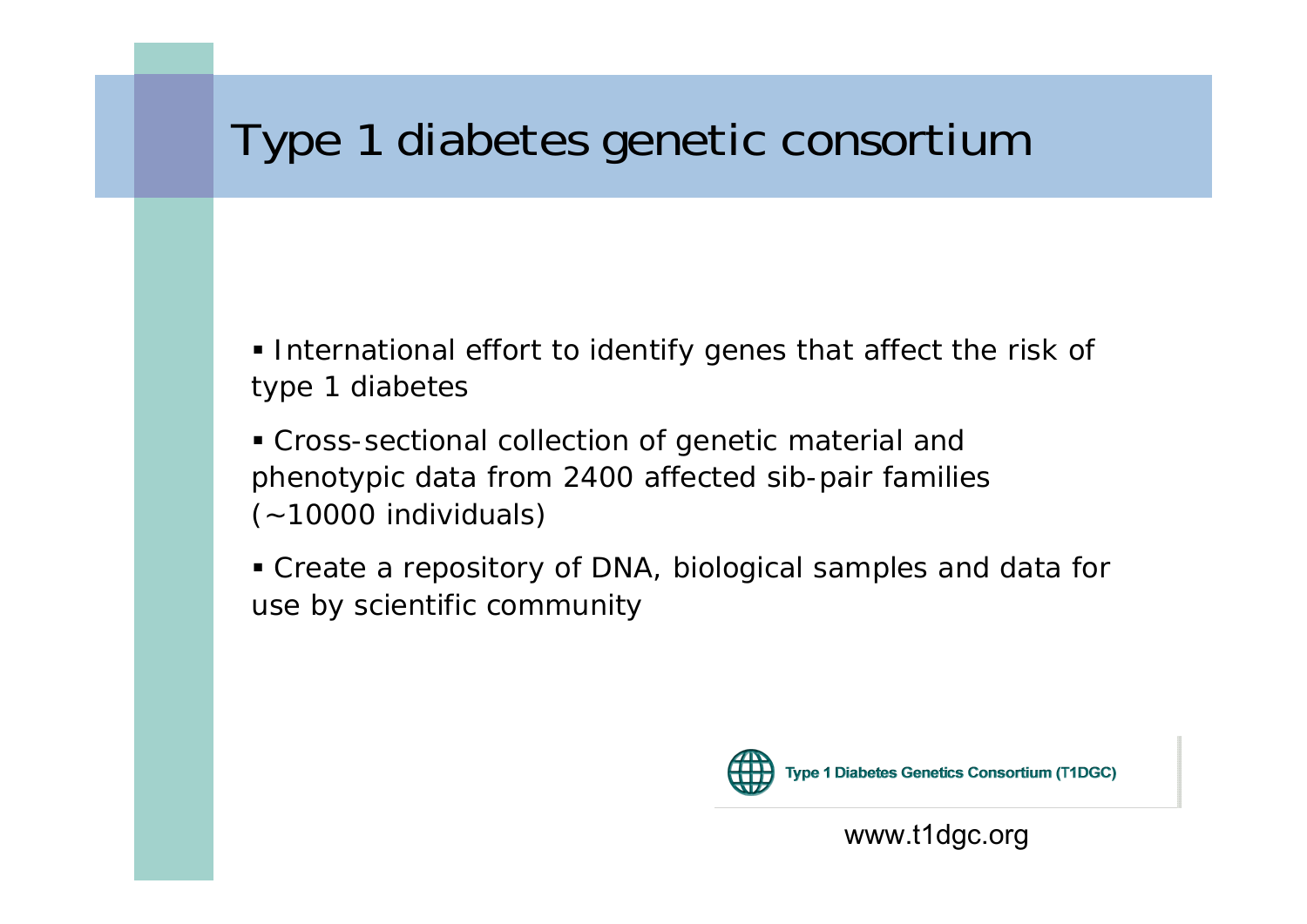## Type 1 diabetes and the HLA association

- Three loci in the MHC known to carry risk alleles: DRB1, DQA1 and DQB1
- More risk variants are hiding in this chromosomal region
- The T1DGC-MHC project:
	- 2321 T1D families of multiple (mostly Caucasian) ethnicities
	- 2957 SNPs; 66 microsatellites; 8 HLA-loci

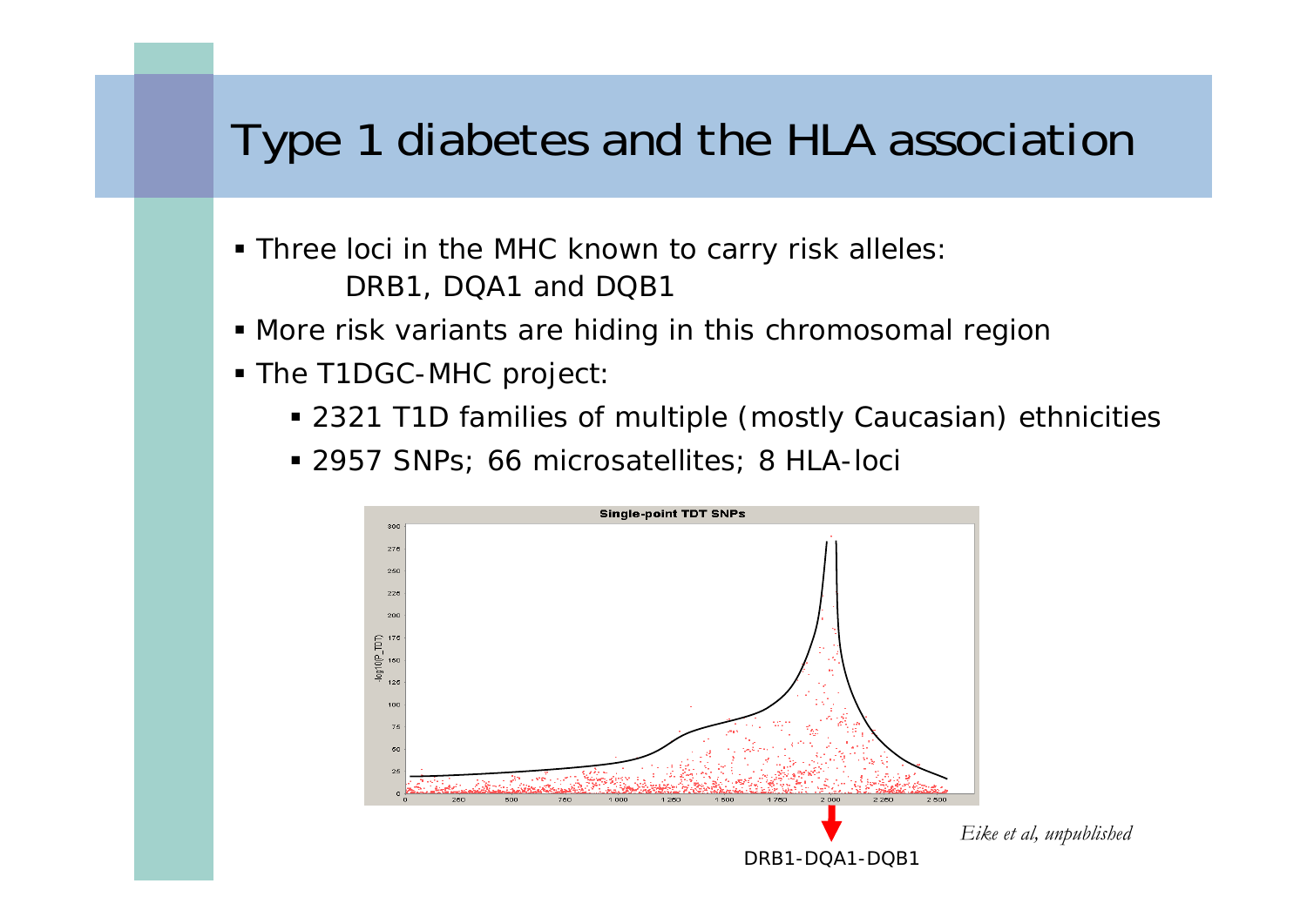# Challenges for mapping disease involved loci in the MHC

- Highly polymorphic; Alleles at a locus are not independent
- Strong linkage disequilibrium; Alleles at neighboring loci are not independent
- Multiple risk factors



- Logistic regression (conditional and stepwise model fit)
- Map the association on particular HLA haplotypes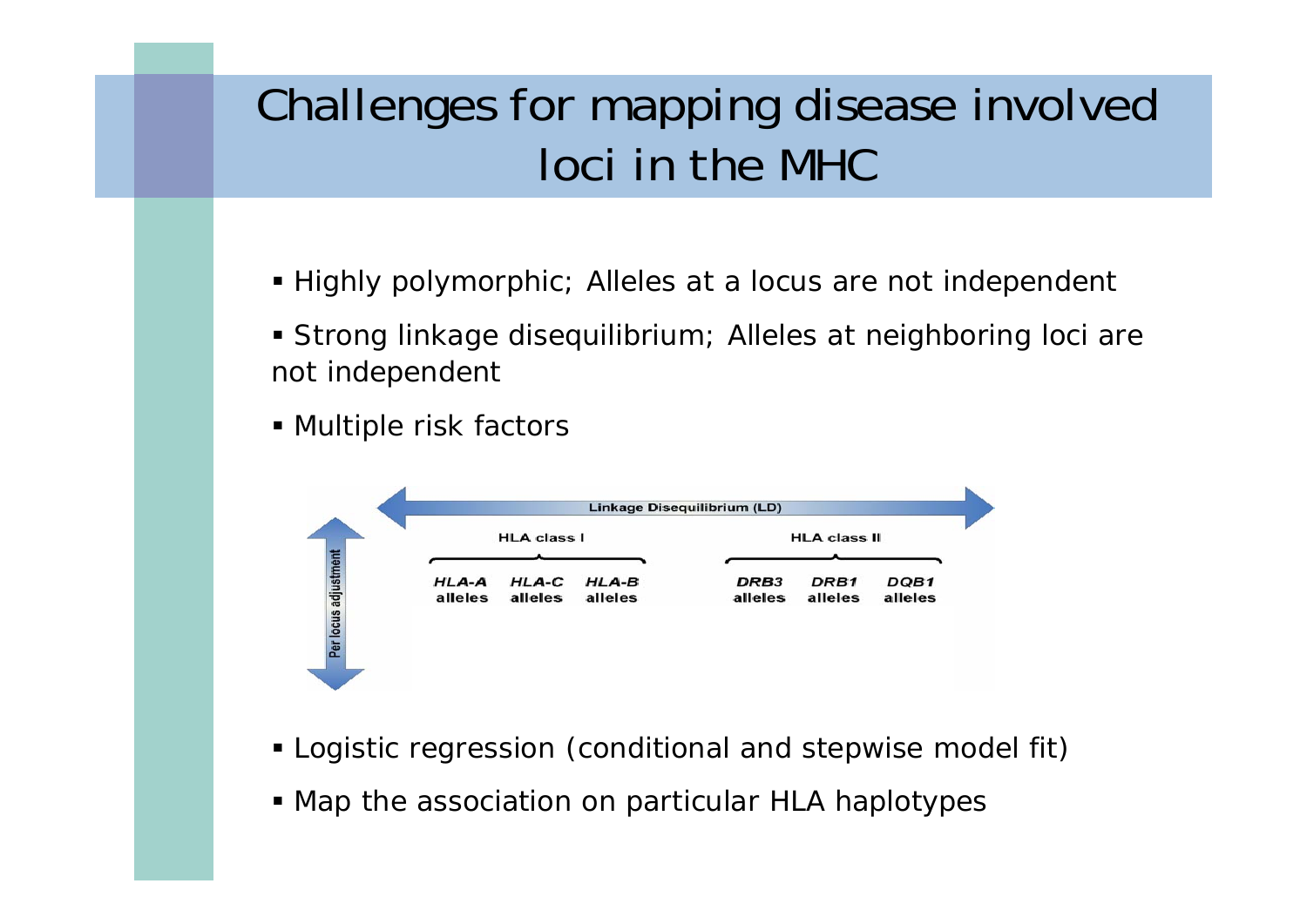#### Four regions harbor additional T1D risk factor

- The presence of more risk factors, confined within 4 regions
- The associated regions were independent of each other
- A subset of polymorphisms that could explain the association within each region was identified
- No pronounced differences between the Caucasian populations
- 1 Two SNPs in the vicinity of *HLA-G*
- *2. HLA-B* (\*18 and \*39)
- 3. A SNP in the *C6orf10* gene
- *4. HLA-DPB1* and two SNPs close to the *COL11A2* and *RING1* genes



*Eike et al, Genes Immun, in press*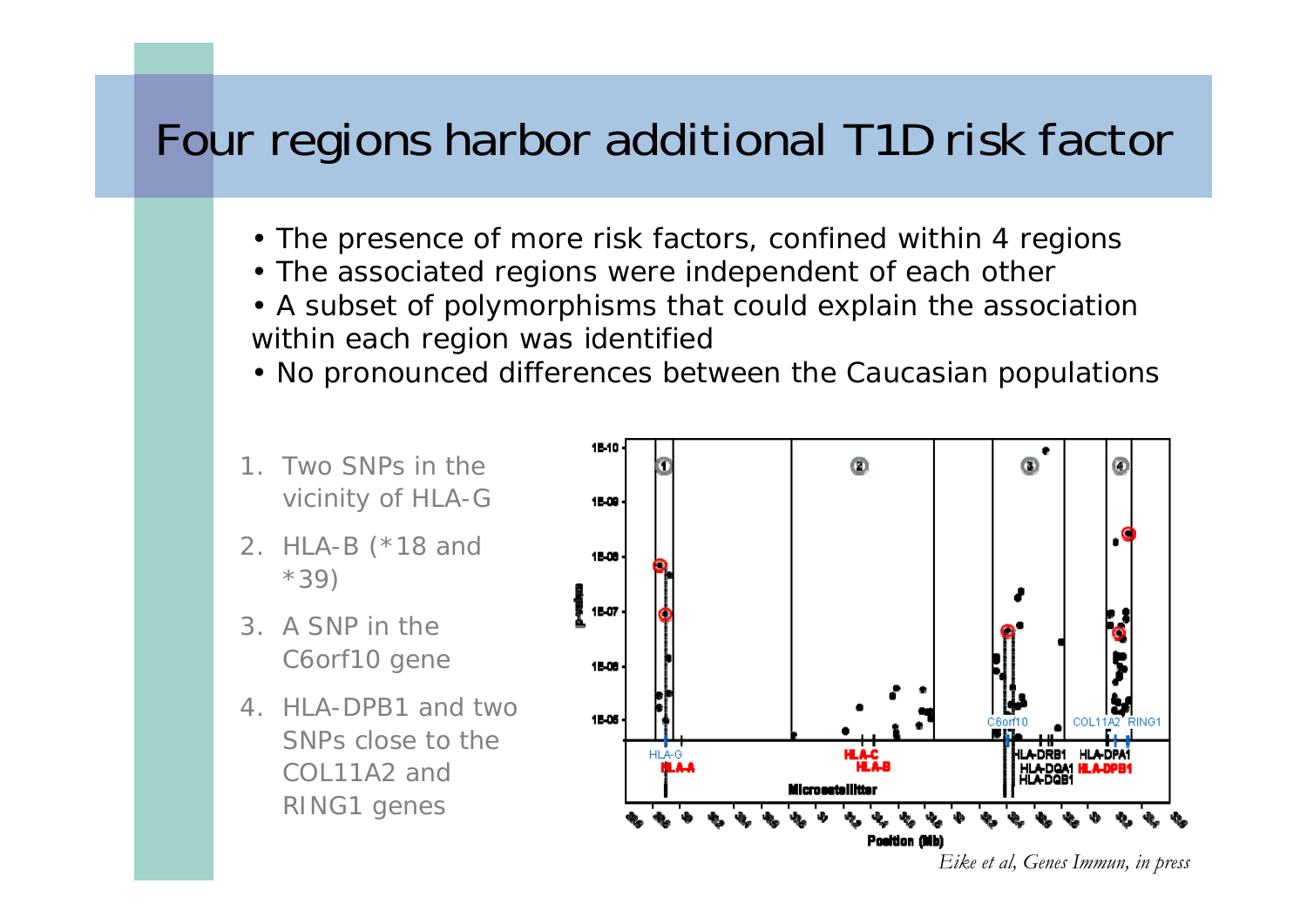# Candidate SNP screen of the MHC in the Norwegian population

 Polymorphisms previously suggested to be associated with type 1 diabetes or other autoimmune diseases were investigated

- Genotyped in 434 Norwegian T1D families
- HLA-A, -B and SNPs in AIF1 represent independent associations



*Eike et al, Genes Immunity, in press*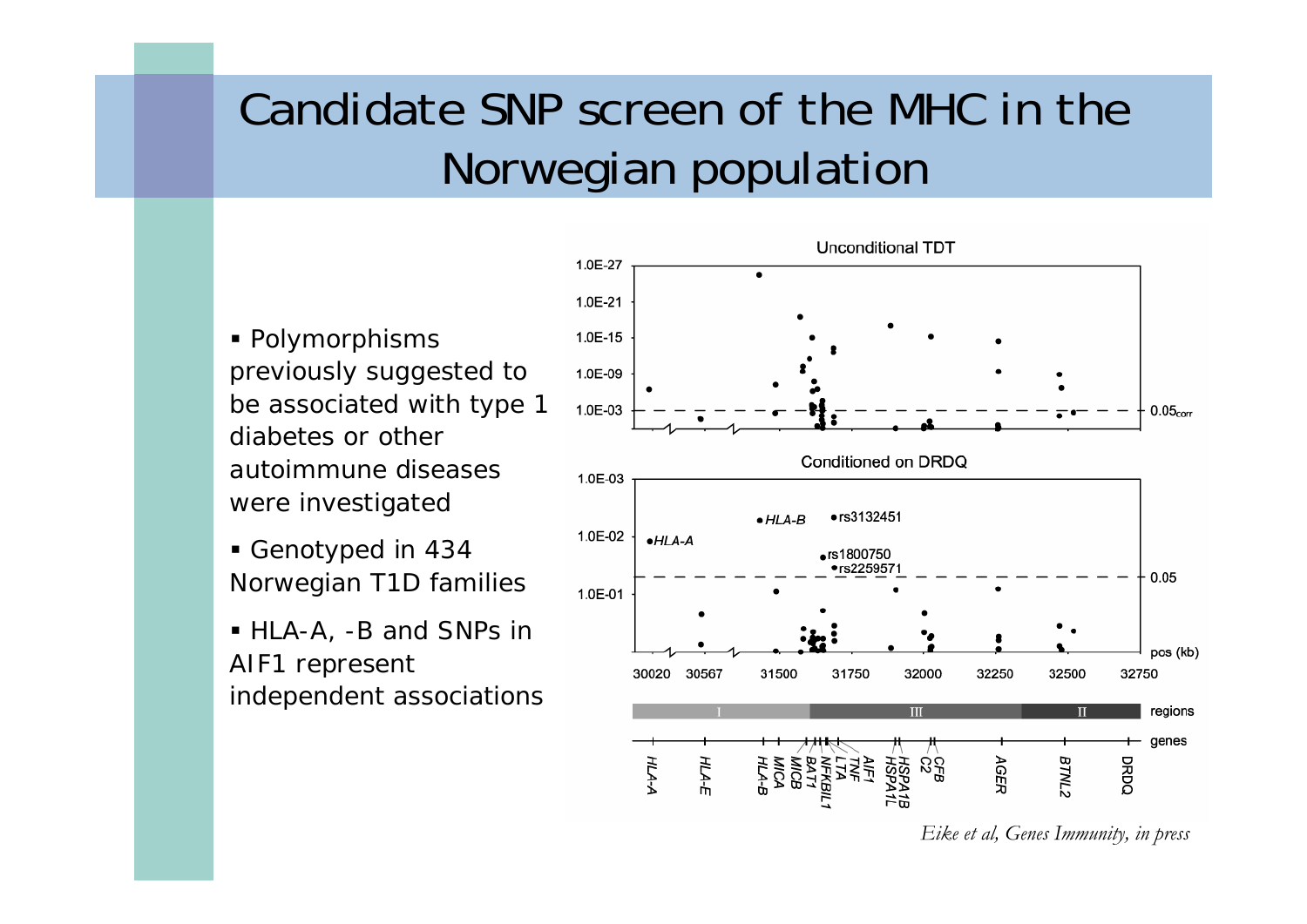# MHC harbors multiple risk loci for type 1 diabetes